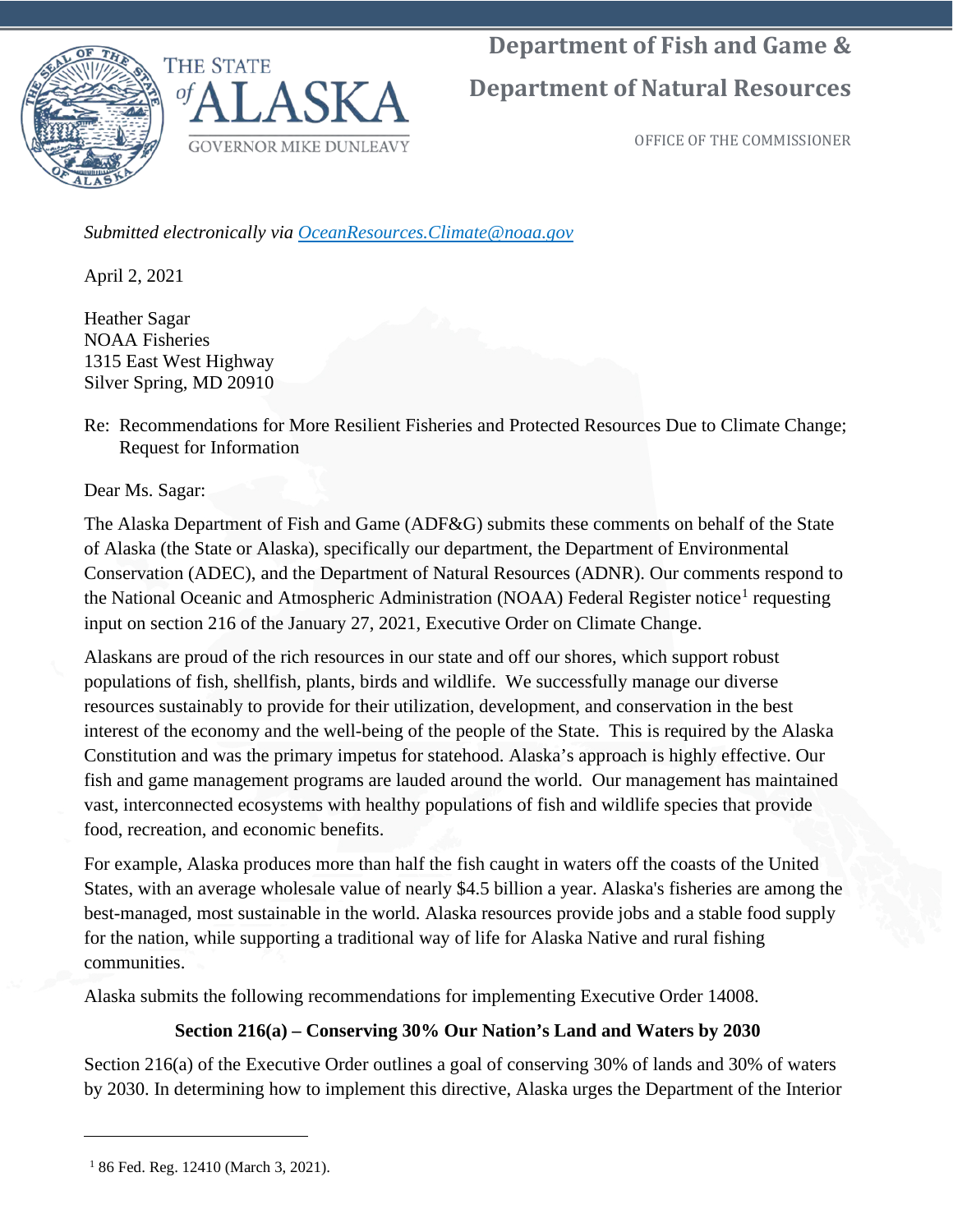## State of Alaska Comments 2 April 2, 2021 Recommendations for Climate Change Executive Order

and NOAA to recognize that conservation includes the management of human use of natural resources for public benefit and sustainable social and economic utilization. This is a key point to establish at the beginning of the process; conservation is not preservation. The methods used for conservation in Alaska should be the model for establishing guidelines to determine whether lands and waters qualify for conservation under the Executive Order.

National parks, preserves, forests, monuments, and wildlife refuges currently cover nearly 40% of Alaska land and much of the remaining area outside of these is well conserved already. We do not need more land set aside in Alaska. We have exceeded the goals.

One need only look to the various provisions that Congress included in the Alaska National Interest Lands Conservation Act (ANILCA) over 40 years ago to see that it not only addressed conservation designations for our great state but also amended the Alaska Native Claims Settlement Act and the Statehood Act. Congress wanted to ensure the conservation designations would not interfere with the fulfillment of State and Native Corporation's land entitlement or the ability to have access to and use of lands and waters for a variety of purposes, such as rural community access and infrastructure needs and opportunities for responsible resource development.

ANILCA Section 101(d) is clear on Congressional intent that no further legislation or regulation designating new conservation system units, national recreation areas, or national conservation areas are warranted because ANILCA struck a proper balance between protection of the national interest in the public lands in Alaska and the future economic and social needs of the State of Alaska and its citizens.

ANILCA Section 101(d) states the "…Act provides sufficient protection for the national interest in the scenic, natural, cultural and environmental values on the public lands in Alaska, and at the same time provides adequate opportunity for satisfaction of the economic and social needs of the State of Alaska and its people; accordingly, the designation and disposition of the public lands in Alaska pursuant to this Act are found to represent a proper balance between the reservation of national conservation system units and those public lands necessary and appropriate for more intensive use and disposition, and thus Congress believes that the need for future legislation designating new conservation system units, new national conservation areas, or new national recreation areas, has been obviated thereby."

Congress confirmed its intent by taking additional steps in ANILCA Section 1326 to limit the power of the Executive Branch to use its authority to upset that "proper" balance. Section 1326 provides clear and unambiguous restrictions on future executive branch actions with respect to future withdrawals and further studies or reviews without Congressional approval. Inclusion of this language was not unintentional, nor was it done without considerable effort. These "no more clauses" in ANILCA were critical to striking the necessary balance for ANILCA's successful passage.

The wilderness reviews and the wild and scenic river studies mandated in ANILCA were completed more than 35 years ago and ANILCA designated more than 106 million acres of new conservation system unit lands and 26 wild and scenic rivers in Alaska.

With the passage of ANILCA, Alaska not only met, but exceeded, the intent of the 30 by 30 goal in the Executive Order over 40 years ago. Currently, 145 million acres or about 40% of Alaska is already designated for conservation purposes. ANILCA was, and remains to date, the single largest expansion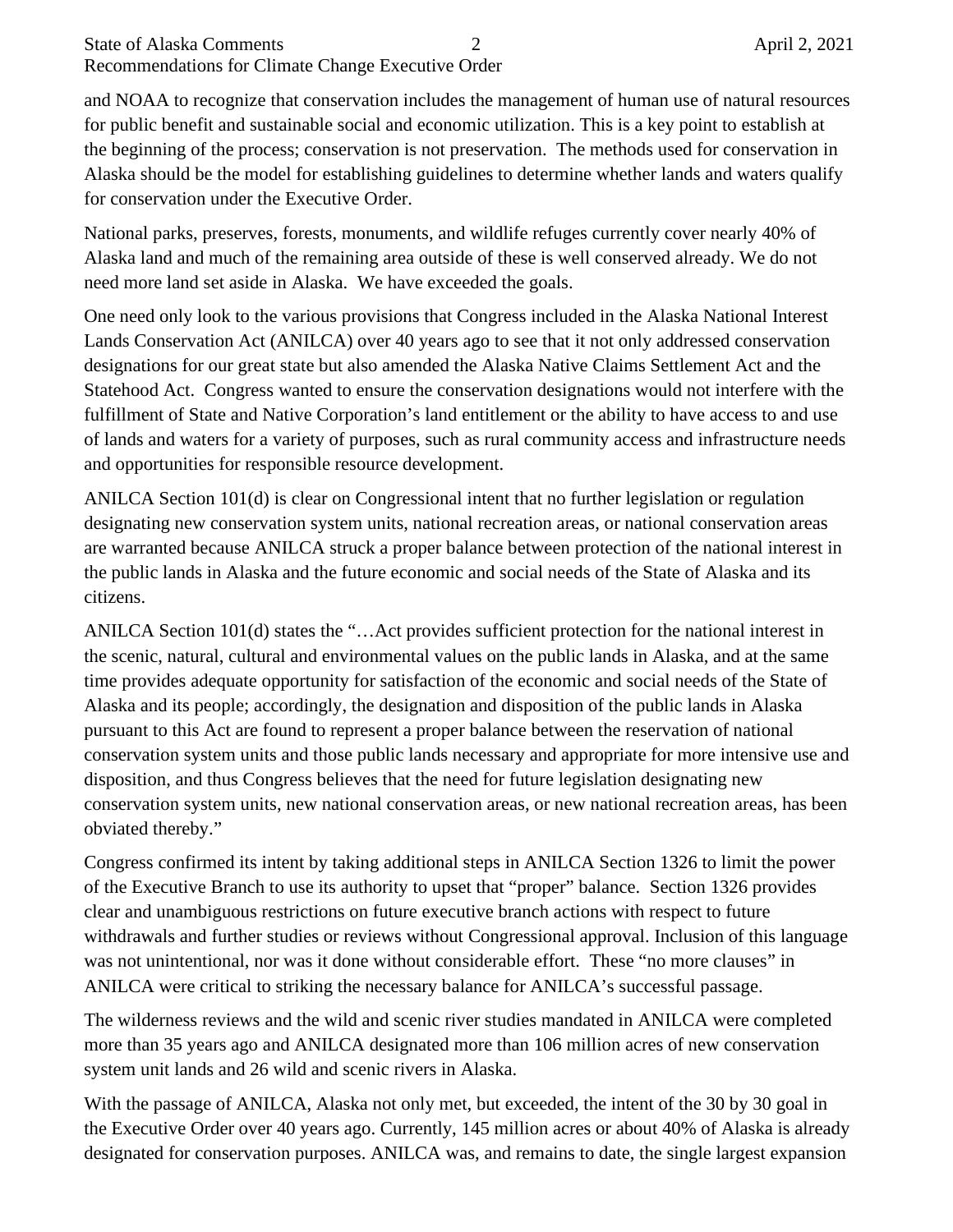## State of Alaska Comments 3 April 2, 2021 Recommendations for Climate Change Executive Order

of protected lands in U.S. history and more than doubled the size of the National Park System. Yet, despite the 'no more' clause of ANILCA, the federal government continues to create new, uncodified terms of art such as Wilderness Study Areas, Areas of Critical Environmental Concern or Aquatic Resources of National Importance that further the effect of diminishing access to cherished State resources by Alaska's citizens.

As with land, we do not need more water set aside in Alaska. Over 65% of Alaska's Exclusive Economic Zone is closed to some or all fisheries to conserve habitat, sustain fisheries and coastal communities, and protect marine mammals. Over a million square miles of Alaska's coast has been selected as proposed and designated critical habitat for a variety of species listed under the Endangered Species Act. The proposed and designated critical habitat off Alaska is the size of the seven largest lower-48 states combined. This compares to less than a half million miles of proposed and designated critical habitat off the entire lower 48 states.

Management programs for Alaska lands and waters are developed through well-established processes that provide for healthy and intact ecosystems and ensure that nature is conserved. Setting aside additional land and waters in Alaska solely to achieve a numeric goal, not a biologic goal, would be a disservice to other parts of the country where restoration and conservation is sorely needed. Not conserving those areas would set up the 30 by 30 approach as a failure for conserving nature.

In sum, we do not need to conserve more of Alaska, we need the rest of the nation to look more like Alaska. And we need more of the world to look like Alaska. The Biden Administration should look beyond the United States and encourage, through all available mechanisms, the set aside of lands and waters in other countries that have poorer environmental regulation of their lands and waters compared to Alaska and the United States.

# **Section 216(c) of the Executive Order – Recommendations for Fisheries and Protected Resources**

Section 216(c) of the Executive Order directs NOAA to gather input on ways to make management of fish and wildlife and their habitats more resilient to climate change. Our changing climate is certainly one of the largest and headline grabbing challenges facing our fish and wildlife management systems. However, it cannot and should not become the single driving force in our management. Other biological, social, and economic factors that directly impact fish and wildlife and their habitats may be more immediate than climate change impacts and should be addressed by resource managers as needed.

Simply put, we cannot become myopic in our focus on climate change. A focus on climate change should not blind us to other issues, especially when other issues may be more pressing. For example, climate change driven Endangered Species Act listings in Alaska for species like ringed seals and bearded seals, which number in the hundreds of thousands to millions, is prioritizing resources away from species with higher conservation needs, such as the North Pacific right whale with a population size of around 30.

Based on experience in Alaska, existing management processes are best suited to ensure that fish and wildlife resources are resilient to changes in climate and other environmental factors. Through the Alaska Boards of Fisheries and Game, the North Pacific Fishery Management Council, and other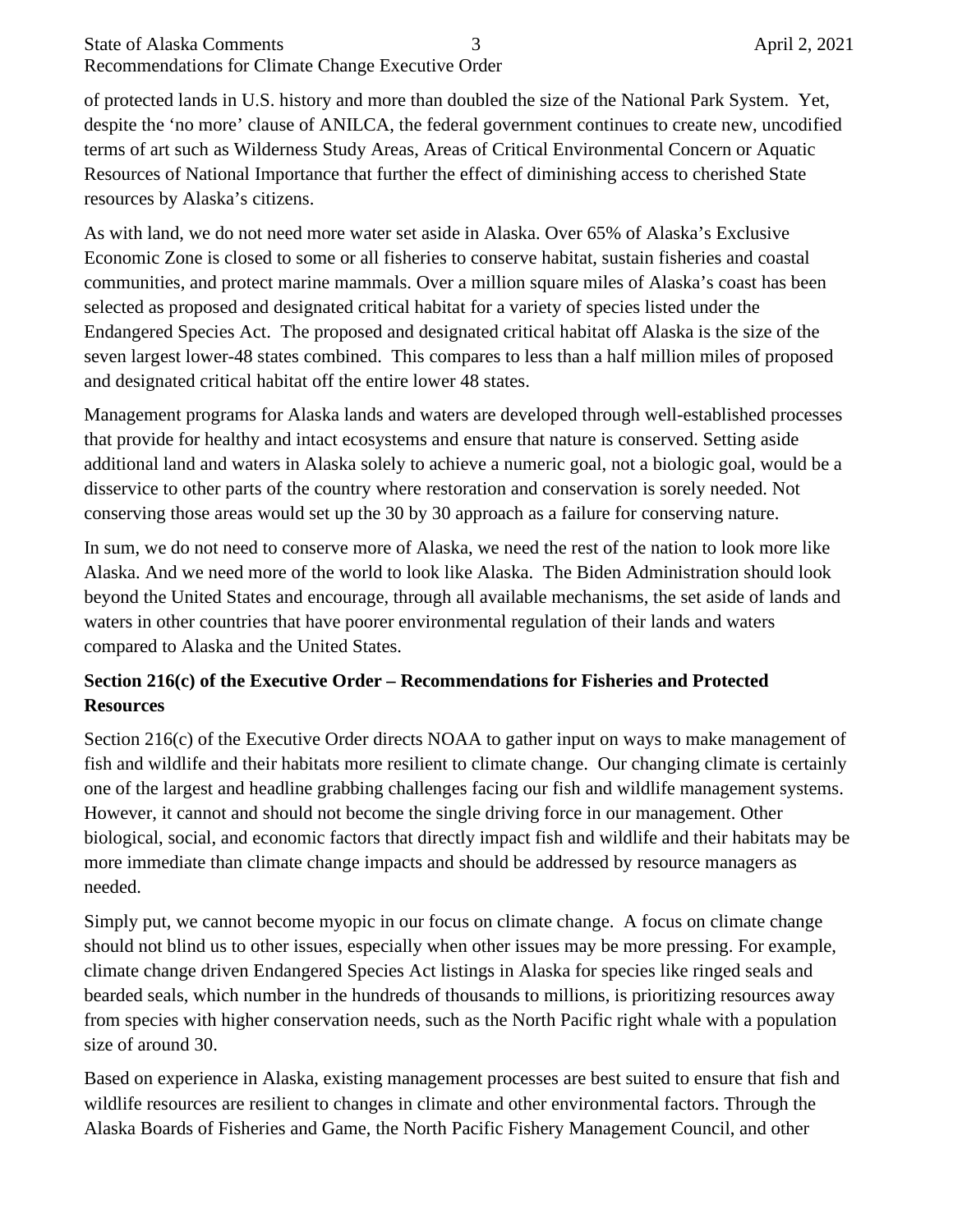## State of Alaska Comments 4 April 2, 2021 Recommendations for Climate Change Executive Order

bodies, Alaska's fish and wildlife management programs use a variety of conservation tools to adapt to environmental, social, and economic changes, including climate-related variables.

For example, the North Pacific Fishery Management Council has already begun evaluating how to make fisheries more resilient to climate change, through initiation of an action module for climate change within the Bering Sea Fishery Ecosystem Plan. This is an example of well-established management processes in Alaska that are science-based, flexible, and stakeholder driven, and they provide a successful model to address climate change impacts on marine ecosystems that support fisheries.

A critical aspect of resilience of protected resources to climate change is ensuring connectivity and low levels of other stressors. When an area is closed off, effort intensifies elsewhere. What is less certain is what happens to fish and wildlife stocks outside of protected areas. Unlike other states, the unparalleled terrestrial and aquatic wildlife connectivity in Alaska from having 40% of land and 65% of federal waters set aside provides considerable resilience to climate change impacts.

The Alaska system of fish and wildlife management results in meaningful conservation of waters and land. When considering actions to implement the Executive Order, NOAA should recognize the success of these conservation and management processes and ensure additional conservation efforts are not simply additional regulatory and administrative hurdles and burdens that do little to nothing to make fisheries and protected resources more resilient to climate change.

Ongoing science and monitoring are critical to Alaska's conservation and management programs. NOAA should continue to support fisheries and ecosystem surveys to provide best available information to assess and manage fisheries and protected species. I cannot overstate the importance of maintaining baseline data collections in the face of changing environmental conditions. Although science and research needs evolve over time, it is crucial to maintain support for existing surveys and monitoring programs rather than shift substantial resources to new climate science efforts.

NOAA can promote climate resiliency by ensuring that States have access to robust grant opportunities to address federal initiatives that affect their ability to prosecute fisheries and permit activities. Adequate funding for states to improve science, monitoring, and research on climate change impacts to fisheries and marine mammals is critical for robust management of these shared resources. Too often federal agencies decrease external funding opportunities as an easy way to pay for new federal initiatives. In such cases, the new initiatives tend to fail because states are not viewed as true partners.

In summary, Alaska strongly recommends that any 30 by 30 effort is focused on conservation, not preservation. Any such effort should recognize that unlike other states and nations, vast amounts of lands and waters are already in some type of conservation status in Alaska, far more than to 30% specified in this initiative. Simply put, we do not need additional set asides in Alaska. Efforts should be focused elsewhere.

Regarding climate change, any effort needs to recognize that while climate is an important driver, it should not become the most important management consideration as other factors that can affect fish and wildlife and the habitats they occupy may be spatially and/or temporally more important. Biological systems are indefinity complex and we simply cannot become myopic in our quest to address climate impacts.